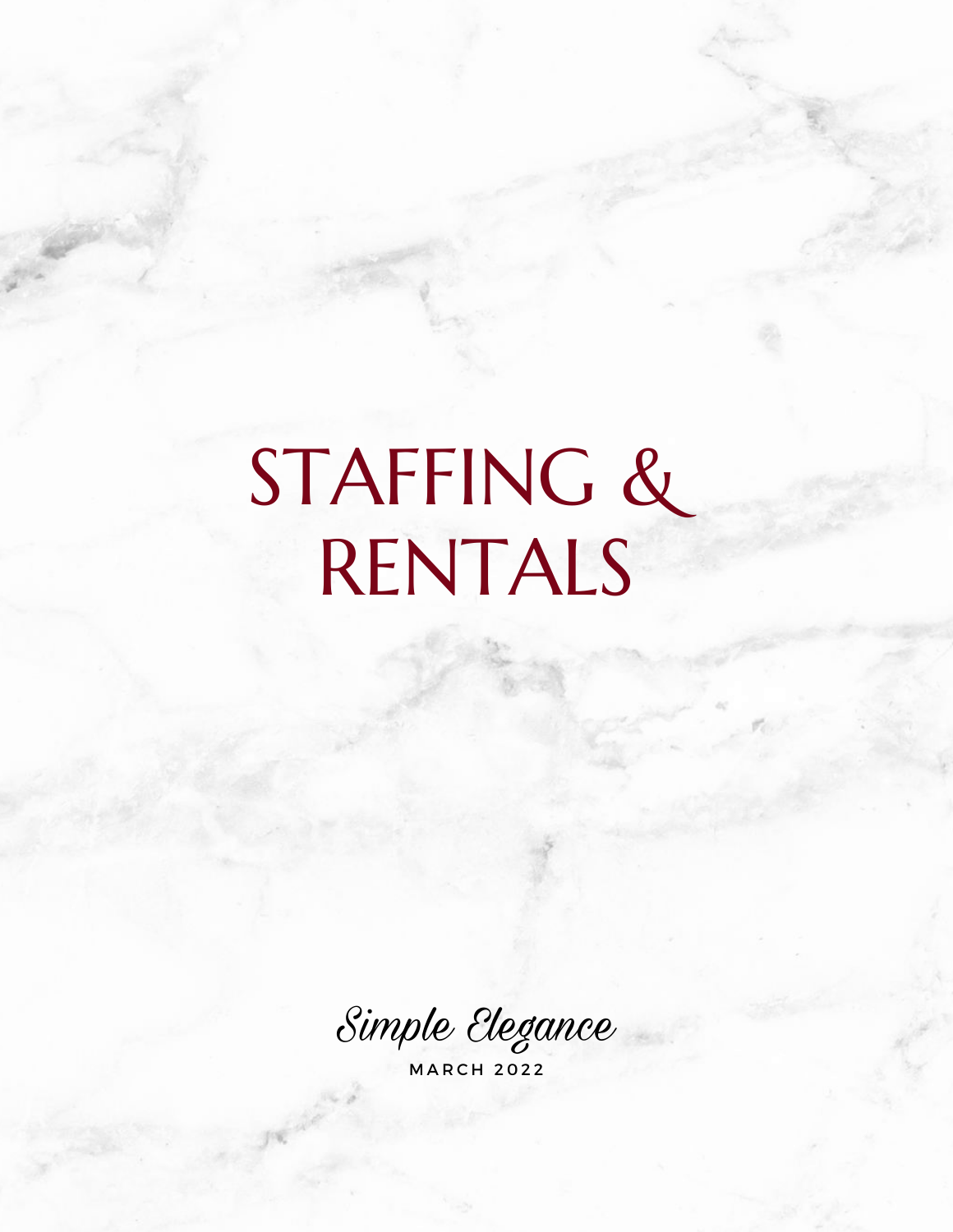

Items listed below are those most commonly requested. All orders subject to delivery charge, depending on size. Ask us about our specialty items!

#### Standard Linens

(solid colored polyester with a selection of over 50 colors. ask about our finer fabrics available for upgrade!)

| 6' Buffet Table Drape        | 20.75 |
|------------------------------|-------|
| 8' Buffet Table Drape        | 22.05 |
| 90" Round Guest Table Cloth  | 12.30 |
| 120" Round Guest Table Cloth | 19.20 |
| 132" Round Guest Table Cloth | 22.80 |
| 54" Square                   | 7.50  |
| 72" Square                   | 10.50 |
| 90" Square                   | 12.50 |
| <b>Table Runner</b>          | 10.35 |
| Napkin                       | 1.00  |
| <b>Chair Cover</b>           | 4.90  |
| Chair Sash                   | 1.90  |

#### China & Glassware

| 10" Dinner Plate                                         | 1.00 |
|----------------------------------------------------------|------|
| 7" Salad Plate                                           | .90  |
| 5" Bread & Butter / Dessert Plate                        | .90  |
| Coffee Cup                                               | .90  |
| Saucer                                                   | .90  |
| Stainless Flatware (Fork)                                | .90  |
| Stainless Flatware (Knife)                               | .90  |
| Stainless Flatware (Spoon)                               | .90  |
| Flatware Roll (fork and knife wrapped in a linen napkin) | 3.75 |
| Lacquer Charger (gold, silver or black)                  | 3.50 |
| <b>Glass Charger</b>                                     | 6.00 |
|                                                          |      |
| <b>Wine Glass</b>                                        | 1.00 |
| <b>Water Glass</b>                                       | 1.00 |
| Champagne Flute                                          | 1.00 |
| <b>Rocks Glasses</b>                                     | 1.00 |
| Beer Pilsner                                             | 1.00 |
| <b>Hiball Glass</b>                                      | 1.00 |
| <b>Glass Coffee Mug</b>                                  | 1.00 |
| <b>Balloon Red Wine</b>                                  | 1.00 |
| Martini                                                  | 1.00 |
| Mason Jar, 16oz                                          | 1.00 |